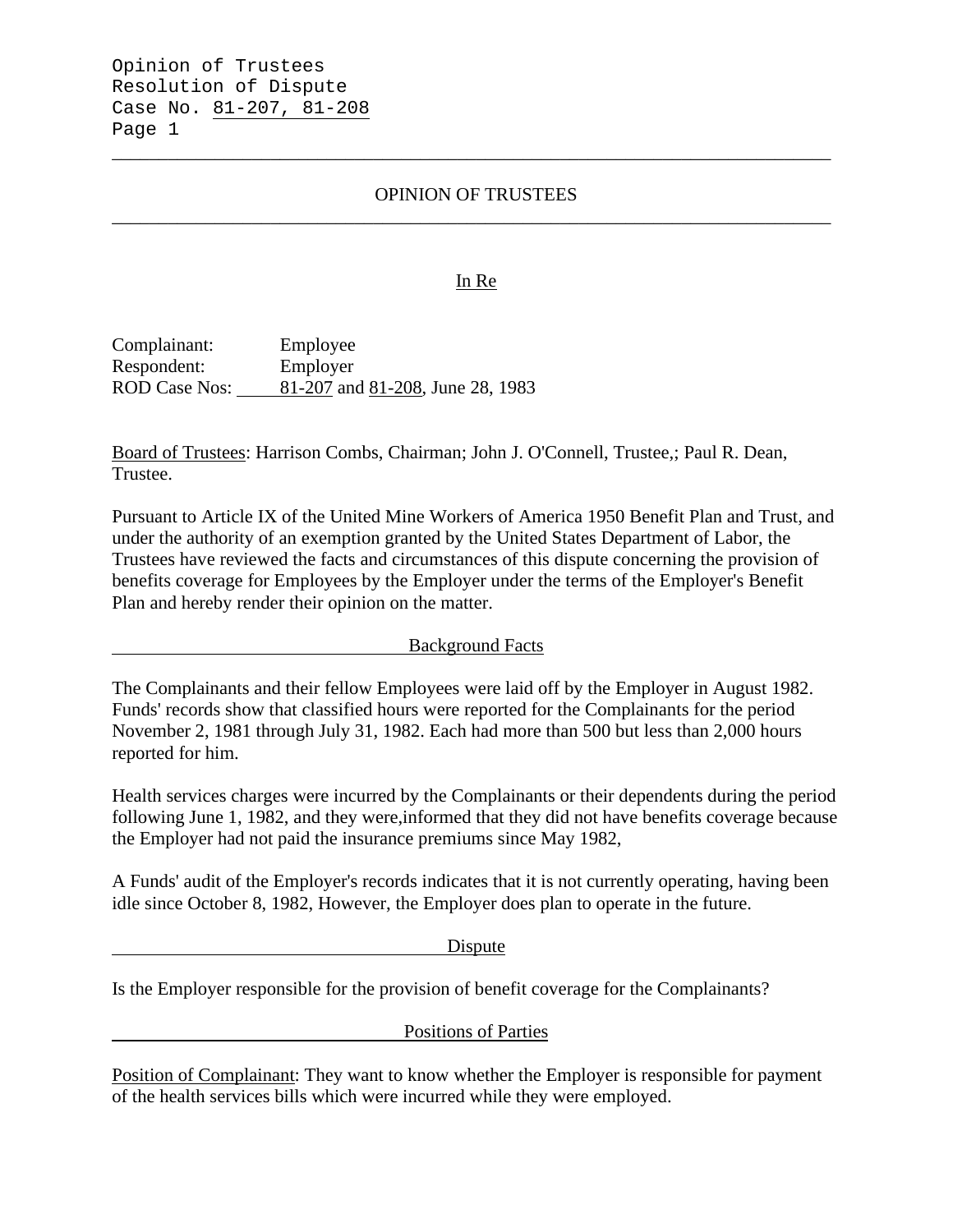Position of Respondent: The Employer has not replied to our correspondence.

Pertinent Provisions

Article XX(3)(e)(ii) of the 1981 Wage Agreement provides:

The 1974 Benefit Plan and Trust provides health and other non-pension benefits, during the term of this Agreement, to any retired miner under the 1974 Pension Plan or any successor plan(s) thereto who would otherwise cease to receive the health and other nonpension benefits provided herein because the signatory Employer (including successors and assigns) for whom such miner last worked in signatory classified employment is no longer in business. Such entitlement shall extend to surviving spouses and other beneficiaries who are eligible for health coverage as a result of their relationship to such a miner whose last signatory classified employment was with a signatory Employer which is no longer in business. For purposes of determining eligibility under the 1974 Benefit Plan and Trust, an Employer is considered to be "no longer in business" only if the Employer:

(a) has ceased all mining operations and has ceased employing persons under this Wage Agreement, with no reasonable expectation that such operations will start up again;

(b) is financially unable (through either the business entity that has ceased operations as described in subparagraph (a) above, including such company's successors or assigns, if any, or any other related division, subsidiary, or parent corporation, regardless of whether covered by this Wage Agreement or not) to provide health and other nonpension benefits to its retired miners and surviving spouses.

The Union and Trustees shall assist and fully cooperate with the Employers in obtaining all necessary opinion letters, exemptions or rulings from the Department of Labor, the Internal Revenue Service or other applicable federal agencies, in order to implement the provisions of this subsection so as to ensure compliance with all applicable federal laws and regulations and ensure the deductibility for income tax purposes of any and all contributions made by signatory Employers to the 1974 Benefit Trust and the individual health plans referred to in this Section.

Article I. (1)(2)(4) of the Employer's Benefit Plan provides, in pertinent part:

#### Article I - Definitions

The following terms shall have the meanings herein set forth: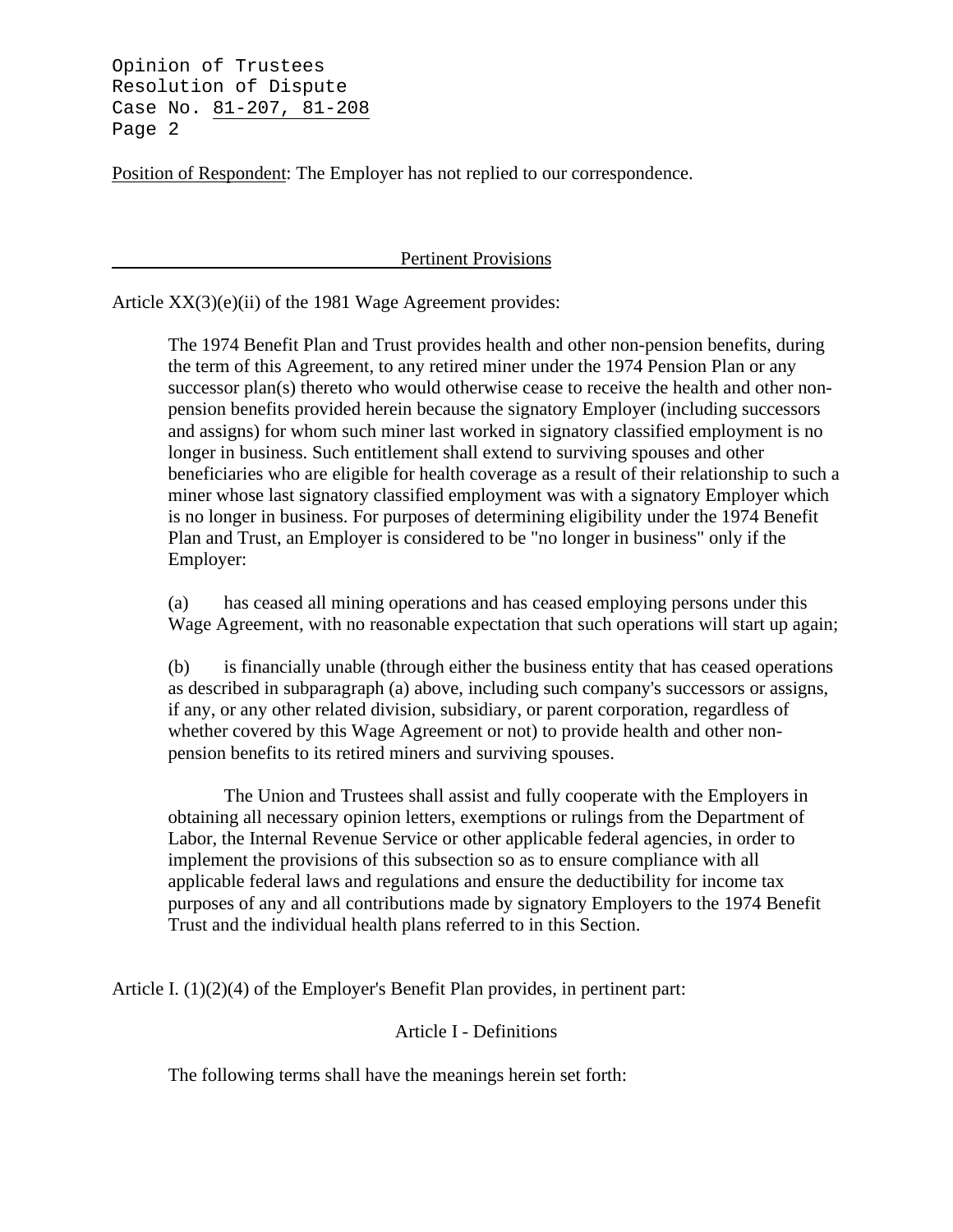- (1) "Employer" means (name of company).
- (2) "Wage Agreement" means the National Bituminous Coal Wage Agreement of 1981, as amended from time to time and any successor agreement.
- (4) "Employee" shall mean a person working in a classified lob for the Employer, eligible to receive benefits thereunder.

Article II. A. (1) of the Employer's Benefit Plan provides, in pertinent part:

# Article II - Eligibility

The persons eligible to receive the health benefits pursuant to Article III are as follows: .

A. Active Employees

Benefits under Article III shall be provided to any Employee who:

1. is actively at work\* for the Employer on the effective date of the Wage Agreement; or

Article III. E.(1)(a) of the Employer's Benefit Plan provides, in pertinent part:

Article III - Benefits

\_\_\_\_\_\_\_\_\_\_\_\_\_\_\_\_\_\_

- D. General Provisions
	- 1. Continuation of Coverage
		- (a) Layoff

If an Employee ceases work because of layoff, continuation of health, life and accidental death and dismemberment insurance coverage is as follows:

<sup>\*</sup> Actively at work includes an employee of the Employer who was actively at work on March 26, 1981, and who returns to active work with the Employer within two weeks after the effective date of the wage Agreement.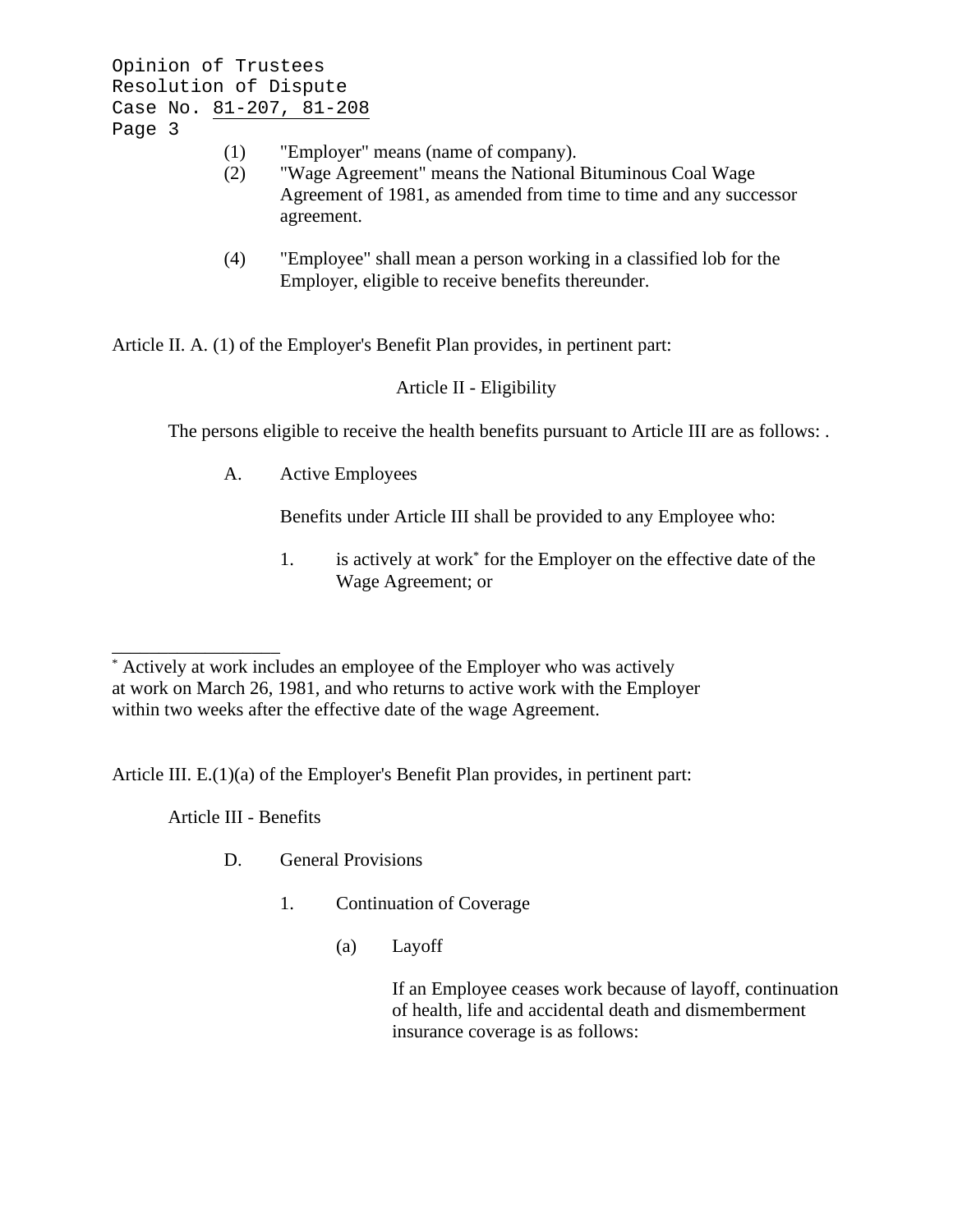Number of Hours Worked for the Employer in the 24- Consecutive Calendar Month Period of Coverage Period Immediately Prior to Continuation from the Employer's Date Last Worked the Date Last Worked

2,000 or more hours Balance of month

500 or more but less than Balance of month

plus 12 months

2,000 hours plus 6 months

Less than 500 hours 30 days

Article XX 10 (b) of the National Bituminous Coal Wage Agreement of 1981 provides:

Article XX 10 Health Care:

Health care benefits are guaranteed during the term of this Agreement subject to the terms of this Agreement at the level of benefits provided in the 1950 Benefit Plan; 1974 Benefit Plan, and the Employer's Benefit Plan.

(b) Working miners will be provided health benefits through their individual Employer's benefit plan.

Explanatory Note on Employer Provided Health Plan provides:

Active miners and their surviving spouses and dependents, and pensioners, their dependents, and surviving spouses receiving pensions from the 1974 Pension Plan, will receive health care provided by their Employer through insurance carriers. A Health Services Card identifying the Participant's eligibility for benefits under the health plan shall be provided by the Employer.

The Trustees of the UMWA Health and Retirement Funds shall resolve any disputes to assure consistent application of the health plan provisions which are identical to the benefit provisions of the 1950 Benefit Plan and Trust.

.....

### Discussion

The Funds' audit of the Employer's records indicates that it has not operated since October 8, 1982, but does plan to operate in the future. Therefore, the Employer is not out of business within the meaning of Article XX  $(c)(3)(ii)$  of the National Bituminous Coal (Wage Agreement